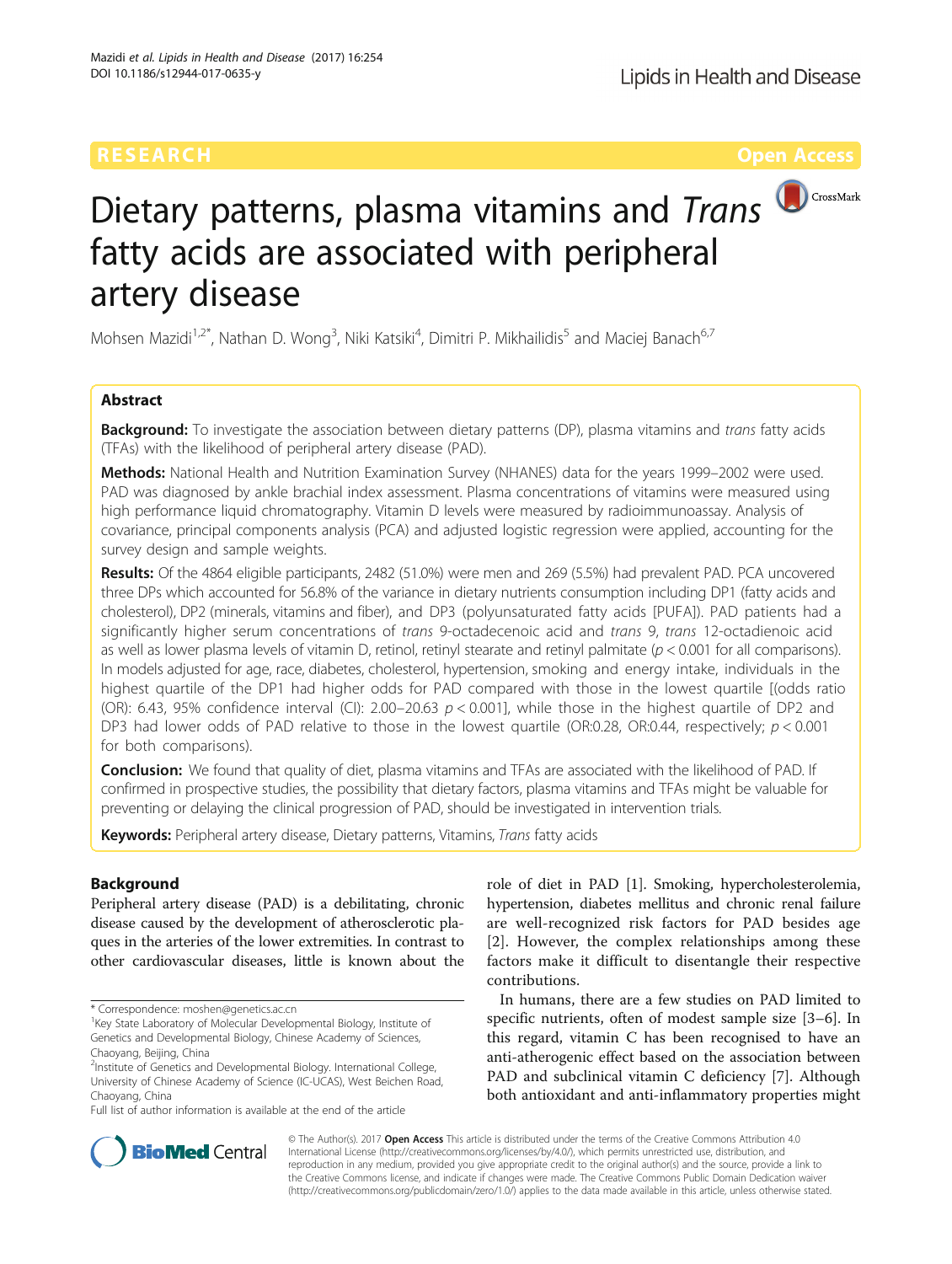explain such an effect, the possibility also exists that vitamin C deficiency is a marker of unhealthy diet or lifestyle instead of being an independent risk factor. Also omega-3 fatty acids, which are effective in both prevention and treatment of coronary artery disease, have been suggested to protect from PAD, but omega-3 fatty acid supplementation failed to improve hemodynamic or clinical outcomes in PAD patients [[8\]](#page-5-0). Available studies have mostly focused on a single nutrient or food/food group in relation with PAD [\[3](#page-5-0)–[6\]](#page-5-0). These common approaches have methodological and conceptual limitations [[9, 10](#page-6-0)], in the sense that they can detect the effects of only a single nutrient or food on overall health but would not explain the interactions among nutrients and foods [[11](#page-6-0)]. In addition, such studies do not provide tangible practical dietary advice, as nobody normally consumes just a single food or nutrient [[10](#page-6-0), [12\]](#page-6-0).

Dietary pattern (DP) analysis has emerged as an alternative approach to nutritional epidemiology [\[13, 14\]](#page-6-0). In this approach, statistical methods are used to examine the pattern of intake of multiple foods or nutrients and derive single-exposure variables or DP. Such DP may provide an improved and more generalizable insight into diet-disease relations (9). The use of the DP approach could facilitate the development of public health recommendations that are clearer and more convenient to follow [\[15](#page-6-0)]. As people eat meals consisting of a variety of food items and complex combinations of nutrients, the traditional approach (focusing on the intake of a single micronutrient/macronutrient) does not necessarily take into account the cumulative inter-correlations and interactions between foods and nutrients [\[9](#page-6-0), [16](#page-6-0)].

However, it is still largely unknown how DP may be associated with vascular disease. The purposes of this study were: (a) to identify the DP for a national sample of American adults, (b) to compare the adherence to each DP between individuals with or without PAD (at the same time correcting for main clinical and demographical confounders) for each gender, (c) to determine whether a DP analysis can have an impact on the likelihood of PAD (at the same time correcting for main clinical and demographical confounders) stratified by gender, and, (d) to determine the associations between plasma vitamins and trans fatty acids (TFAs) with PAD.

#### Methods

#### Population characteristics

National Health and Nutrition Examination Surveys (NHANES) are ongoing repeated cross sectional surveys in non-institutionalized adults conducted by the US National Center for Health Statistics (NCHS) [\[17\]](#page-6-0). The National Center for Health Statistics Research Ethics Review Board approved the NHANES protocol and consent was obtained from all participants [\[17\]](#page-6-0). Data collection on demographic

information occurs through in-home administered questionnaires, while anthropometrical, inflammation and biochemistry data are collected by trained subjects using mobile exam units. More detailed information is available elsewhere [\[17](#page-6-0), [18\]](#page-6-0). Dietary intake was assessed via 24-h recall obtained by a trained interviewer during the mobile examination center visit with the use of a computer assisted dietary interview system with standardized probes, i.e. the United States department of Agriculture Automated Multiple-Pass Method (AMPM) [\[19](#page-6-0)–[21\]](#page-6-0). AMPM is designed to enhance complete and accurate data collection while reducing respondent burden [\[20](#page-6-0), [22](#page-6-0), [23\]](#page-6-0).

A blood specimen was drawn from the participant's antecubital vein according to a standardized protocol. Fasting blood glucose (FBG) was measured in plasma by a hexokinase method using a Roche/Hitachi 911 Analyzer (DiaSorin, Stillwater, MN, USA) and Roche Modular P Chemistry Analyzer (DiaSorin, Stillwater, MN, USA). Complete laboratory procedures for collection, storage, calibration and quality control of blood samples for determination of high sensitivity C-reactive protein (hsCRP) concentrations are also available elsewhere [\[18](#page-6-0), [24\]](#page-6-0). Insulin was measured using an enzymelinked immunosorbent assay immunoassay (Mercodia, Uppsala, Sweden) [\[25](#page-6-0)].

The current study was based on the analysis of data for two 2-year NHANES survey cycles: 1999–2002. The ankle brachial index (ABI) assessment and the lower extremity disease examination were limited to those adults who were ≥40 years (<https://www.cdc.gov/nchs/index.htm>). More detailed information on the NHANES protocol is available elsewhere [[17\]](#page-6-0). All methods were carried out in accordance with relevant guidelines and regulations [[18](#page-6-0), [25](#page-6-0)–[27\]](#page-6-0). All experimental protocols were approved by the NCHS [[18](#page-6-0), [25](#page-6-0)–[27](#page-6-0)]. Informed consent was obtained from all participants, and the NCHS research ethics review board approved the protocol.

#### Plasma TFAs and vitamins concentration

Plasma TFAs were measured as part of the NHANES protocol assessing the total (free and esterified) content of selected TFAs in the plasma and providing results in concentration (μM) [\[28\]](#page-6-0). In this method, fatty acids in the plasma are converted into free fatty acids by subsequent acidic and alkaline hydrolysis. Free fatty acids are extracted using liquid-liquid extraction and derivatized with pentafluorobenzylbromide (PFB-Br) [\[28](#page-6-0)]. The derivatized fatty acids are separated by capillary gas chromatography and detected by mass spectrometry using negative chemical ionization. The fatty acids are identified based on their chromatographic retention time and the specific mass to charge ratio of the ion formed in the ion source. Retention times are then compared against those obtained with known standards [[29, 30](#page-6-0)].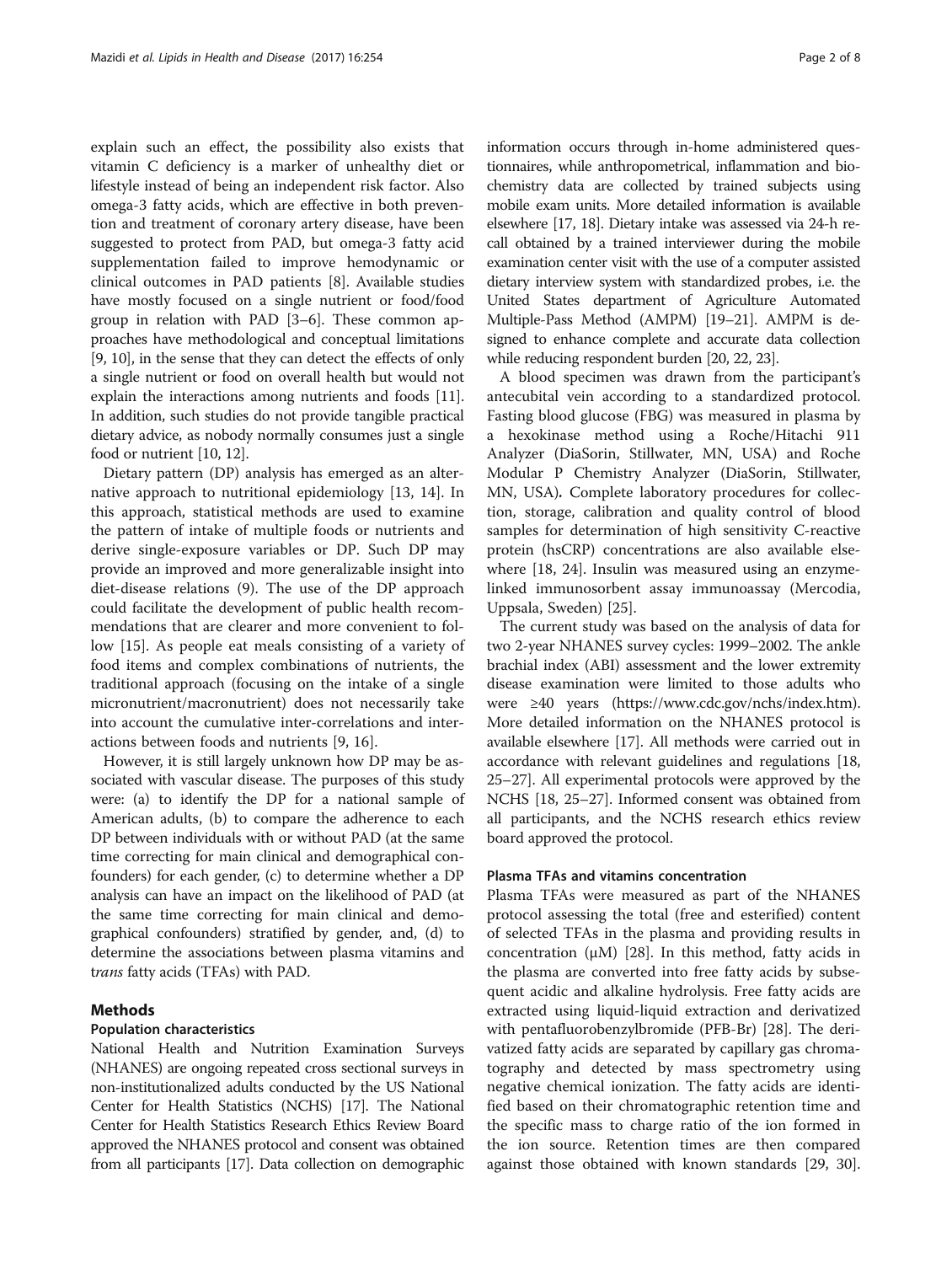Quantitation is performed with standard solution using stable isotope-labelled fatty acids as internal standards. To calculate TFAs as percent of total fatty acids, 29 fatty acids were determined with this measurement procedure. These fatty acids comprise 95% of all fatty acids present in the plasma [[30](#page-6-0)]. This method determines the following four TFAs: trans-9-hexadecenoic acid (palmitelaidic acid, C16:1n-7 t), trans-9-octadecenoic acid (elaidic acid, C18:1n-9 t), trans-11-octadecenoic acid (vaccenic acid, C18:1n-7 t-), and trans-9, trans-12 octadecadienoic acid (linolelaidic acid, C18:2n-6 t, 9 t) [[28\]](#page-6-0). More detailed information on the NHANES protocol is available in the NHANES manual [\(https://www.cdc.gov/](https://www.cdc.gov/nchs/index.htm) [nchs/index.htm\)](https://www.cdc.gov/nchs/index.htm). Plasma concentrations of vitamins A (retinol) and two retinyl esters, were also measured using high performance liquid chromatography with photodiode array detection as previously detailed [\[17](#page-6-0)]. Total plasma 25(hydroxy)vitamin D was measured at the National Center for Environmental Health, CDC, Atlanta, GA, USA using a radioimmunoassay (RIA) kit (DiaSorin, Stillwater, MN, USA). The sensitivity of this assay has been shown to be 1.5 ng/ml and the coefficient of variance (CV) was 7% [[31](#page-6-0)].

#### PAD assessment

ABI was calculated for each participant as follows: with the participant in the supine position, trained health staff used an 8.1-MHz Doppler probe to perform the examination following a standard operation protocol. The ABI was calculated by dividing the ankle mean systolic blood pressure by brachial mean systolic blood pressure in the same side. The presence of PAD was defined as an ABI < 0.9 in either side [[32\]](#page-6-0). We excluded subjects  $(n = 40)$ with extremely high ABI (>1.4).

#### Statistical analysis

We conducted the analyses according to the guidelines by the Centers for Disease Control and Prevention (CDC) for analysis of complex NHANES datasets, accounting for the masked variance and using the proposed weighting methodology [[23, 33\]](#page-6-0). Principal components analysis (PCA) was applied in order to identify DP [[21](#page-6-0), [34\]](#page-6-0). Briefly, PCA with orthogonal transformation (varimax procedure) was performed to derive nutrient patterns based on the nutrients. DPs were retained for further analysis based on their natural interpretation and eigenvalues on the Scree test [\[34](#page-6-0), [35](#page-6-0)]. We computed the score for each DP by summing up intakes of nutrients weighted by their factor loadings [[34, 35](#page-6-0)]. Each participant received a score for each identified DP. As simple linear dose–response relationships are unlikely to be found in nutritional epidemiology [[21, 34](#page-6-0), [36\]](#page-6-0). Analysis of covariance (ANCOVA) was applied to determine the adjusted mean of the nutrients across the quartile of the DPs and also the adjusted mean of each

DP score for individuals with and without PAD stratified by gender. Adjusted logistic and linear (500 bootstrap replications) regression was used to determine the odds of PAD across the each PD and severity of PAD and adhesion to each DPs. All tests were two sided, and  $p <$ 0.05 was the level of significance.

### Results

A total of 4864 participants were eligible for inclusion in the current analysis. Of these, 269 (5.5%) had PAD. The characteristics of participants overall and by PAD presence are summarised in Additional file [1](#page-5-0): Table S1. Overall 2482 (51.0%) participants were men and 2382 (49.0%) were women, with no significant difference by PAD status ( $p = 0.423$ ). PAD patients, compared with those without PAD, comprised more of non-Hispanic Whites (57.2 vs. 52.4%), and non-Hispanic Blacks (23.4 vs. 17.6%), and less of Mexican-Americans (15.2 vs. 22.6%), other Hispanic (3.7 vs. 4.5%), or other ethnicities (0.4 vs. 2.9%) ( $p < 0.001$  for differences in the distribution of ethnicity by PAD presence).

The mean age was 59.6 years overall, and it was higher in participants with PAD than in those without (70.1 vs. 58.8 years,  $p < 0.001$ ). Furthermore, PAD patients had higher body mass index  $(p < 0.001)$  as well as higher serum concentrations of hsCRP, triglyceride (TG), FBG, insulin and HbA1c ( $p < 0.001$  for all comparisons). Overall, only 0.8% of the study population  $(n = 40)$  had extremely high ABI (>1.4) and were not included in our analyses.

By applying PCA, we found three DP which could explain 56.8% of the variance of the dietary nutrients consumption. Additional file [2:](#page-5-0) Table S2 illustrates the nutrients that contributed to each DP. Accordingly, the first DP is mainly representative of saturated, total fat, cholesterol and mono-unsaturated fatty acids (MUFA), the second DP represents minerals, vitamins and fiber, and the third DP is mainly representative of polyunsaturated fatty acids (PUFA). Additional file [2:](#page-5-0) Table S2 shows the age, gender, and race-adjusted mean of each nutrient by quartiles of the three DP.

Adjusted (by age, race, diabetes, hypertension, cholesterol, smoking and energy intake) mean of score for DP2 and DP3 were higher in men without PAD  $(p < 0.001)$ . i.e. men without PAD had a better adherence to the diet with higher intake of minerals, vitamins and fiber (5685.0 vs. 6933.2,  $p < 0.001$ , Table [1\)](#page-3-0) and to the diet with higher consumption of PUFA (10.8 vs. 13.9,  $p <$ 0.001) compared with men with PAD. We did not find any difference for adjusted mean of each DP between women (all  $p > 0.05$ , Table [1\)](#page-3-0).

Furthermore, we computed adjusted (by age, race, diabetes, hypertension, cholesterol, smoking and energy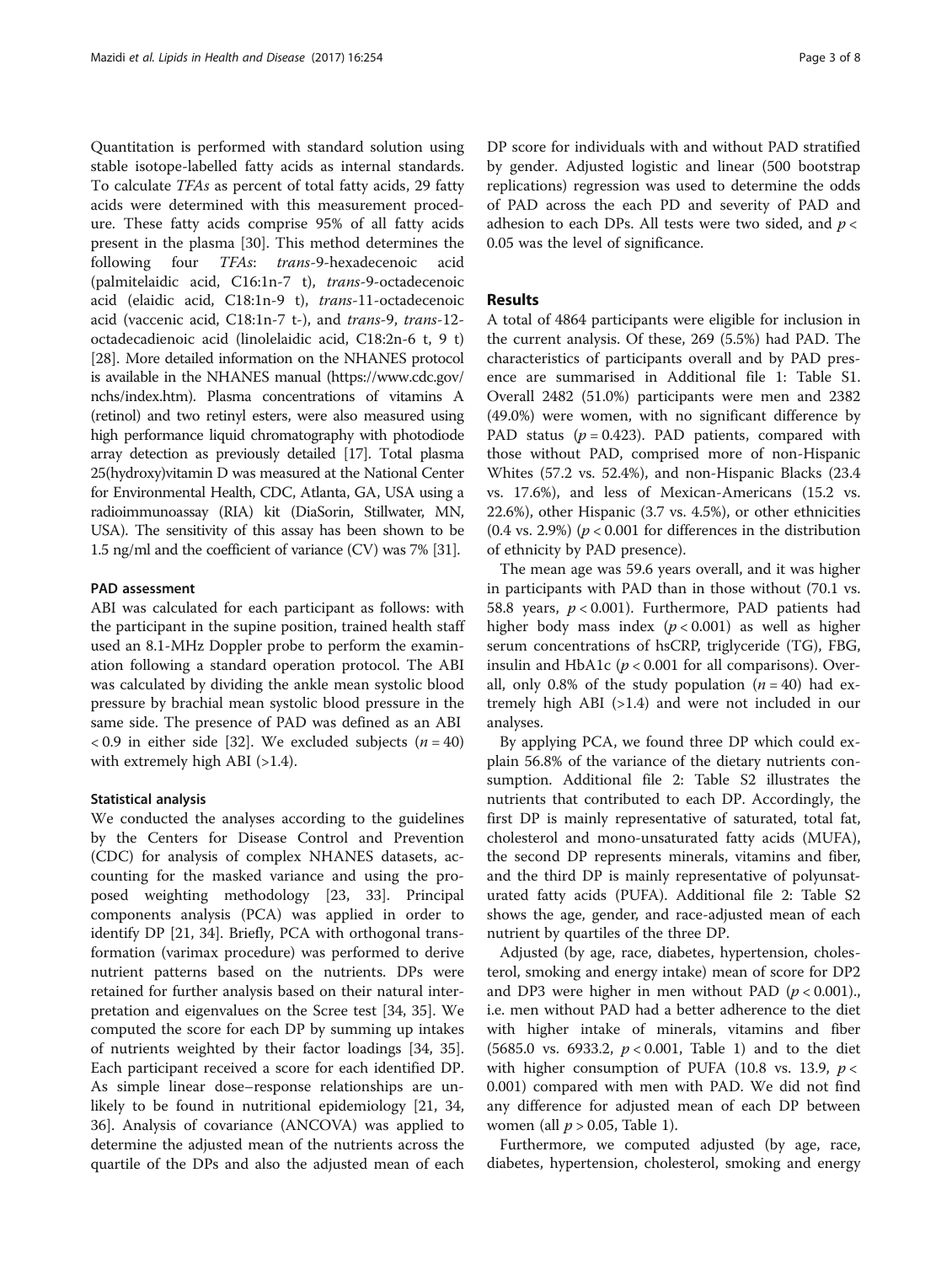<span id="page-3-0"></span>

|  |  |  |  | <b>Table 1</b> Adjusted mean of dietary pattern score in patients with and without peripheral artery disease (PAD) |  |  |
|--|--|--|--|--------------------------------------------------------------------------------------------------------------------|--|--|
|--|--|--|--|--------------------------------------------------------------------------------------------------------------------|--|--|

|        |                                                     | Participants       |                  | $P$ -value |
|--------|-----------------------------------------------------|--------------------|------------------|------------|
|        |                                                     | With PAD           | Without PAD      |            |
| Male   | First Dietary Pattern (Fatty Acids)                 | $340.1 + 17.5$     | $358.0 + 36.3$   | 0.525      |
|        | Second Dietary Pattern (Minerals And Vitamins)      | $5679.8 \pm 221.9$ | $6959.2 + 441.4$ | < 0.001    |
|        | Third Dietary Pattern (Poly Unsaturated Fatty Acid) | $11.2 \pm 0.6$     | $14.2 + 1.2$     | < 0.001    |
| Female | First Dietary Pattern (Fatty Acids)                 | $728 + 49$         | $252 + 22.33$    | 0.125      |
|        | Second Dietary Pattern (Minerals And Vitamins)      | $4603 + 2236$      | $4758 + 125.6$   | 0.718      |
|        | Third Dietary Pattern (Poly Unsaturated Fatty Acid) | $10.3 + 0.4$       | $10.5 + 1.4$     | 0.856      |

Analysis of covariance applied to calculate age, race, diabetes, hypertension, cholesterol, smoking and energy intake adjusted mean of dietary score. Value expressed as mean ± SEM

intake) odds for PAD for each DP stratified by gender. The results displayed that men in the highest quartile of the DP1 had a higher odds of PAD compared with the lowest quartile [odds ratio (OR): 6.32, 95% confidence interval (95%CI): 1.89-19.25,  $p < 0.001$ ], while men in the fourth quartile of DP2 and DP3 had lower odds for PAD compared with the first quartile (OR:0.28, 95%CI: 0.09–0.83, and OR: 0.44, 95%CI: 0.20–0.96, p < 0.001, respectively). In women, subjects in the fourth quartile of DP2 had 81.1% lower likelihood for PAD compared with those in the first quartile (OR: 1.66, 95%CI: 0.03–0.76, p < 0.001). To determine the association between PAD severity (as assessed by ABI value) and adhesion to each DP, adjusted (by age, race, diabetes, hypertension, cholesterol, smoking and energy intake) linear regression (with 500 bootstrap replications) was performed, reporting positive and significant associations between lower severity of PAD (higher ABI score) and higher score of DP2 and DP3 (for DP1 = β coefficient: 0.046, 95%CI: 0.049–0.171; for DP2 = β coefficient: 0.049, 95%CI: 0.051–0.182,  $p < 0.001$  for both comparison).

When plasma TFAs and vitamins were adjusted for age, race, diabetes, hypertension, cholesterol, and smoking, PAD patients had significantly higher plasma concentrations of trans 9-octadecenoic acid and trans 9,

trans 12-octadienoic acid and lower levels of vitamin D, retinol, retinyl stearate and retinyl palmitate ( $p < 0.001$ ) for all comparisons, Table 2).

#### **Discussion**

Our findings revealed that individuals consuming a diet with a high intake of minerals, vitamins, fiber and [second DP (DP2)] PUFA [third DP (DP3)] had a lower likelihood of PAD, while diet rich in fatty acids [first DP (DP1)]) are associated with an increased likelihood of PAD. Furthermore, individuals without PAD had higher plasma vitamins concentrations and lower plasma TFAs levels compared with PAD patients.

In line with our study, previous investigators showed that PAD diagnosis and the presence of claudication correlated with a diet rich in saturated fat, sodium, and cholesterol, and low in fiber, vitamin E, folate intake and lower levels of omega-3 PUFA [\[37](#page-6-0)–[39](#page-6-0)]. In this regard, in a small, case–control study in an Edinburgh population, docosapentaenoic acid (PUFA) was found to be protective for PAD [[6](#page-5-0)]. In patients with a history of myocardial infarction, α-linoleic acids (ALA) as a key component of the Mediterranean diet, was shown to reduce the risk of cardiovascular events in one trial [\[40](#page-6-0)].

Table 2 Adjusted mean of trans fatty acids and plasma antioxidant levels in patients with and without peripheral artery disease (PAD)

|                                         | Participants    |                 | $P$ -value |
|-----------------------------------------|-----------------|-----------------|------------|
|                                         | With PAD        | Without PAD     |            |
| Trans 9-hexadecenoic acid(uM)           | $6.5 \pm 0.12$  | $6.1 \pm 0.19$  | 0.842      |
| Trans 11-octadecenoic acid (uM)         | $38.1 \pm 0.36$ | $34.1 \pm 0.92$ | 0.265      |
| Trans 9-octadecenoic acid (uM)          | $35.2 \pm 0.35$ | $30.6 \pm 0.62$ | < 0.001    |
| Trans 9, trans 12-octadienoic acid (uM) | $2.8 \pm 0.12$  | $2.4 \pm 0.31$  | < 0.001    |
| Vitamin D (nmol/L)                      | $54.3 \pm 0.28$ | $57.1 \pm 0.72$ | < 0.001    |
| $Retinol(\mu q/dL)$                     | $60.2 + 0.62$   | $68.4 \pm 0.64$ | < 0.001    |
| Retinyl stearate(µg/dL)                 | $0.43 \pm 0.01$ | $0.87 \pm 0.01$ | < 0.001    |
| Retinyl palmitate(µg/dL)                | $2.1 \pm 0.28$  | $3.0 \pm 0.10$  | < 0.001    |

Analysis of covariance applied to calculate age, race, diabetes, hypertension, cholesterol, smoking and energy intake adjusted mean of dietary score. Value expressed as mean ± SEM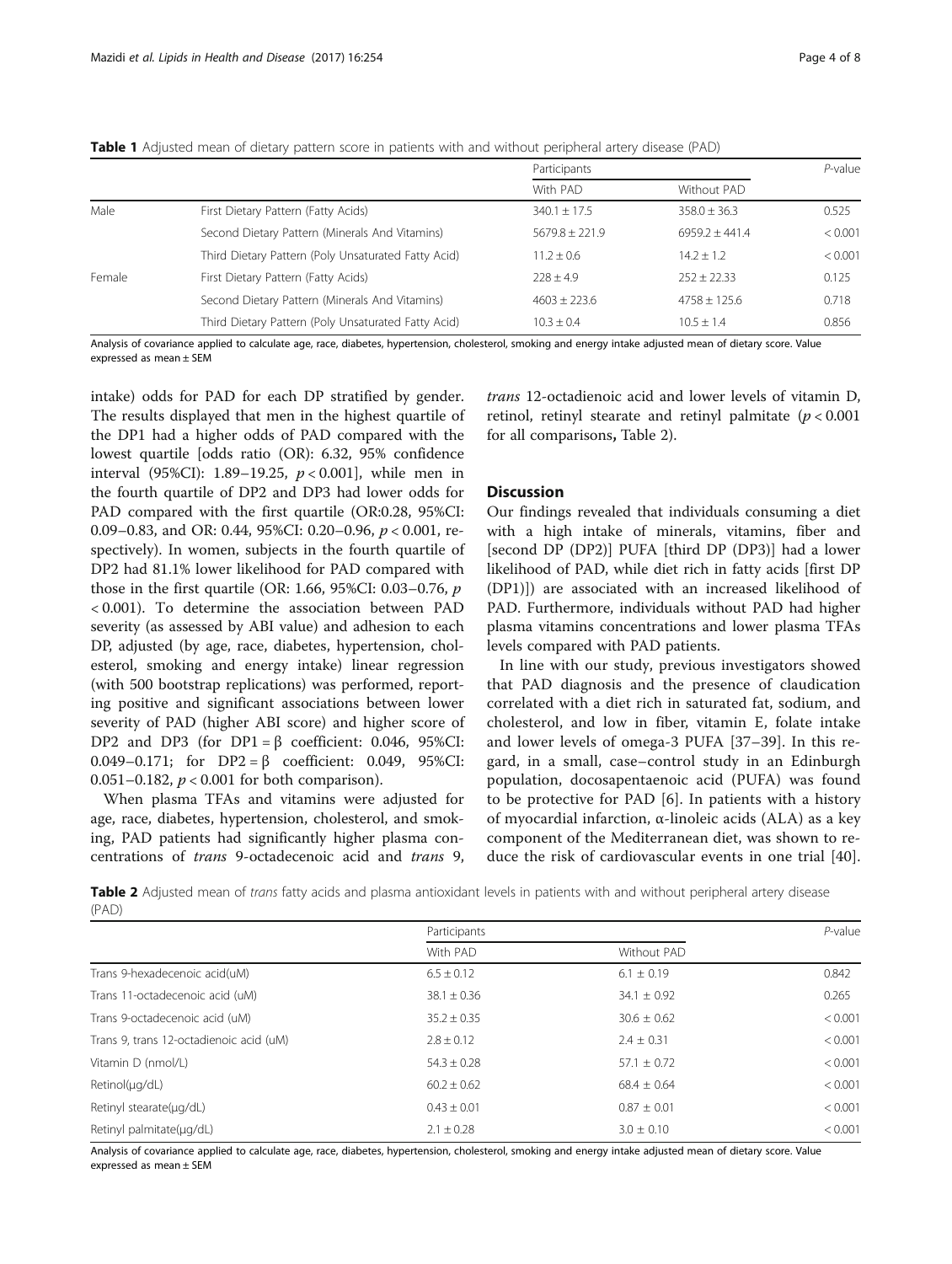In a prospective study by Schiano et al., supplementing PAD patients with 2 g of omega-3 PUFA daily for 12 weeks led to an improvement in endothelial function relative to the non-supplemented control group, hinting at a possible slower progression of PAD [[41\]](#page-6-0). With regard to potential mechanisms, it could be suggested that PUFA were shown to decrease blood triacylglycerol concentrations, inhibit the production of chemoattractants, growth factors, adhesion molecules, inflammatory eicosanoids and cytokines [[38\]](#page-6-0), lower blood pressure, protect against endothelial damage and atherosclerosis [\[39](#page-6-0)], enhance nitrite oxide production, endothelial relaxation and vascular compliance, inhibit thrombosis and cardiac arrhythmias as well as improve heart rate variability [\[42](#page-6-0)]. These mechanisms most probably explain the primary and secondary CVD protection afforded by PUFA consumption, suggesting that PUFA consumption may also be beneficial in PAD. In this context, the impact of PUFA on the resolution of inflammation may eventually prove to be beneficial for patients with PAD, who have a high inflammatory burden [[42\]](#page-6-0).

In the present study, participants with PAD had higher levels of the trans 9-octadecenoic acid and trans 9, trans 12-octadienoic acid compared with PAD-free subjects which is in line with other studies [[43, 44](#page-6-0)]. Previous studies have reported that TFAs may induce endothelial dysfunction and that this may be related to an upregulation of pro-inflammatory molecules, linking vascular inflammation and thrombosis [\[45](#page-6-0)–[47, 49\]](#page-6-0). We have recently reported the potential role of TFAs intake on inflammation in humans [[48](#page-6-0)–[50](#page-6-0)]. These findings are in line with the studies in animals and in vitro [\[51](#page-6-0)], with suggestion that in TFA-exposed blood vessels, inflammation and oxidative stress may trigger pro-thrombogenic activity of endothelial cells, which then exceeds the antithrombogenic activity [[51\]](#page-6-0). Overall, TFAs may act as a risk factor of the development of PAD via their role on inflammation.

The present investigation showed that PAD patients had lower levels of vitamins. Consistently, a nationally representative cross-sectional study of adults, intakes of various nutrients, including folate and vitamins A, C, and E were associated with a decreased prevalence of PAD in uncontrolled and partially controlled models [[52](#page-6-0)]. Moreover, it has been demonstrated that PAD was associated with a lower consumption of vegetables, fiber, vitamins C and E and folate as compared with individuals without PAD [[37\]](#page-6-0). The Atherosclerosis Risk In Communities (ARIC) study reported that low 25 (OH) D was associated with 30% increased risk of PAD in black and white participants [[53\]](#page-6-0). Moreover, in another cross-sectional analysis researchers found an 80% higher prevalence of PAD in

participants in the lowest quartile of 25(OH) D compared to the highest quartile [\[54](#page-6-0)].

From our PCA, we have found that subjects with higher load of fiber in diet had a lower likelihood of PAD; fiber may be beneficial in reducing inflammation, as there is a strong relationship between increased fiber intake and lower hsCRP levels [\[55](#page-6-0)]. Furthermore, dietary fiber may have a protective effect against developing PAD, as a positive association between cereal fiber and ABI was found in the Edinburgh Artery study [[4\]](#page-5-0) and the Health Professional's Follow-up study [[56](#page-7-0)]. Therefore, individuals with PAD and claudication may experience cardiovascular benefits by increasing dietary fiber intake, possibly via reduced inflammation and improved macro- and microvascular function.

Several mechanisms of action, have been suggested to explain the potential protective effect of fibers in PAD. Briefly, it has been hypothesized that the apparent beneficial effect of fiber intake against cardiovascular disease is mediated by cholesterol-lowering as well as reduced plasminogen activator inhibitor type 1 and factor VII activity, especially due to soluble fiber [\[57](#page-7-0)]. Elevated cytosolic triacylglycerols are associated with oxidative stress and can cause endothelial dysfunction [\[57](#page-7-0)], thus possibly predisposing to PAD development. Other mechanisms by which fiber intake might protect against PAD are: [\[1](#page-5-0)] increased insulin sensitivity, as fiber consumption improves insulin sensitivity by slowing the absorption of nutrients from the gut [\[58](#page-7-0)]; [[2\]](#page-5-0) reduced serum glucose levels [\[58](#page-7-0)]; [[3\]](#page-5-0) production of short chain fatty acids by gut bacteria consequently improving glucose metabolism [[59\]](#page-7-0), which is associated with lower LDL, blood pressure and triacylglycerols, and higher HDL [[59](#page-7-0)]. Furthermore, among US adults ( $n = 18,741$ , mean age = 44.7 years) and after adjusting for age, sex, race, education, smoking, physical activity, BMI and total energy consumed, we observed a link between CRP, an independent risk factor for cardiovascular disease, and dietary pattern rich in fiber (unpublished data), indicating an effect of dietary fiber on the risk of cardiovascular disease mediated in part by inflammatory pathways.

The current study has several strengths. To our knowledge, it is the largest study of the association of peripheral arterial disease and plasma TFAs, antioxidants, dietary pattern with PCA methods, among a representative sample of non-institutionalized US adults. Due to a large sample size, this study is sufficiently powered to test the associations. The participant selection was based on random sampling of the general population, and therefore the results obtained from nationally representative samples are generalizable to the US population. Furthermore, detailed ABI assessments were conducted with a number of quality control procedures, including calibration of techniques prior to and annually throughout the survey.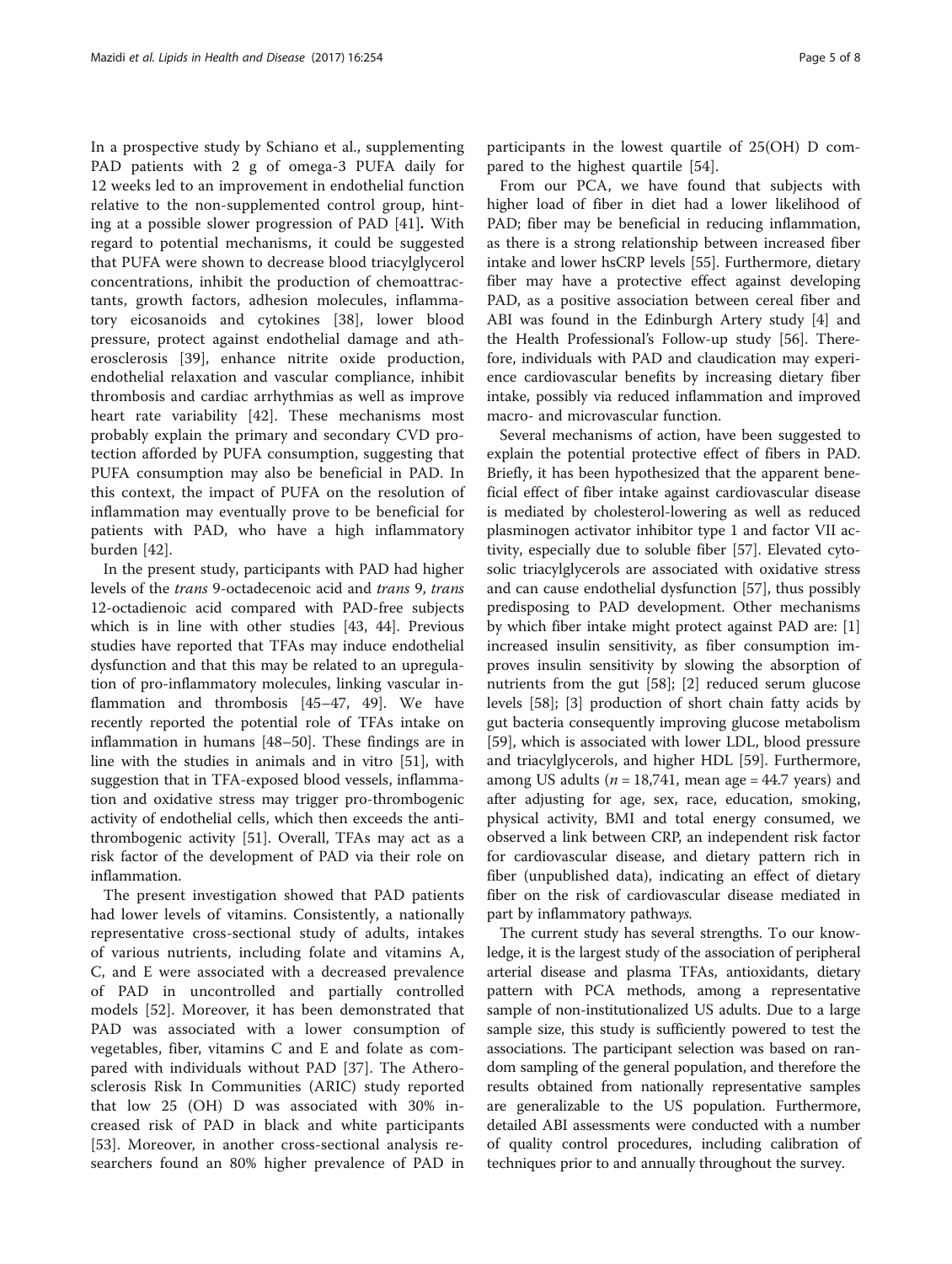<span id="page-5-0"></span>The findings of our study should be considered in the context of some limitations including those inherent to cross-sectional studies such as exposure-outcome temporal relationship identification and reverse causality. Moreover, we excluded 40 subjects with very high ABI (>1.4) due to noncompressible arteries who are technically abnormal; such individuals should be evaluated separately in other studies with larger samples. There is also a need to assess how several factors such as ethnicity, smoker status and other characteritics can influence the intake of the nutrients considered in the present study. We need also mention that our assays sensivity for measuring Vitamin D was low.

This study has important clinical and public health implications. PAD is a chronic inflammatory condition that is associated with longstanding poor nutrition and other lifestyle habits. Understanding the interplay between vascular health status, diet and plasma levels of dietary factors (TFAs, antioxidants) is an essential and crucial step concerning any use of the findings for public health strategy and preventive actions. Future studies are needed to evaluate whether PAD patients may experience clinical benefits from improved dietary habits including regular intake of fish or daily fish oil supplements, increased dietary soluble fiber intake, consumption of adequate amounts of vitamins, and minerals, as well as reduced TFAs.

#### Conclusion

In conclusion, our results provide information on the association between plasma vitamins and TFAs and the likelihood of PAD. We have found that dietary factors (either via consumption or plasma concentration) are independently associated with the likelihood of PAD. The impact of the dietary items on preventing or delaying the clinical progression of PAD should be investigated in intervention trials.

### Additional files

[Additional file 1: Table S1.](dx.doi.org/10.1186/s12944-017-0635-y) Demographic, anthropometric and clinical characteristics of participants. (DOCX 13 kb)

[Additional file 2: Table S2.](dx.doi.org/10.1186/s12944-017-0635-y) Age, Gender, and Race Adjusted Mean of Nutrient Intakes Across Quartiles of Each Dietary Pattern. (DOCX 22 kb)

#### Acknowledgments

MM was supported by a TWAS and Chinese Academy of Sciences, during the preparation of this manuscript.

#### Funding

None

#### Availability of data and materials

all the data are from public access database.

#### Authors' contributions

MM: Study conception and design, Analysis and interpretation of data. Drafting of manuscript. NDW, NK, DPM, and MB: Critical revision and interpretation of data. All authors read and approved the final manuscript.

#### Ethics approval and consent to participate

for the data collection and physical examination of the NHANES, informed consent was obtained from all adult participants, and the National Centre for Health Statistics Research Ethics Review Board approved the protocol.

#### Consent for publication

for the data collection and physical examination of the NHANES, informed consent (publication) was obtained from all adult participants, and the National Centre for Health Statistics Research Ethics Review Board approved the protocol.

#### Competing interests

The corresponding author is responsible for submitting a competing financial interest statement on behalf of all authors of the paper. The authors declare no competing financial interests.

#### Publisher's Note

Springer Nature remains neutral with regard to jurisdictional claims in published maps and institutional affiliations.

#### Author details

<sup>1</sup>Key State Laboratory of Molecular Developmental Biology, Institute of Genetics and Developmental Biology, Chinese Academy of Sciences, Chaoyang, Beijing, China. <sup>2</sup>Institute of Genetics and Developmental Biology. International College, University of Chinese Academy of Science (IC-UCAS), West Beichen Road, Chaoyang, China. <sup>3</sup>Heart Disease Prevention Program, Division of Cardiology, University of California, Irvine, CA, USA. <sup>4</sup>Second Propedeutic Department of Internal Medicine, Medical School, Aristotle University of Thessaloniki, Hippokration Hospital, Thessaloniki, Greece. 5 Department of Clinical Biochemistry, Royal Free Campus, University College London Medical School, University College London (UCL), London, UK. 6 Department of Hypertension, Chair of Nephrology and Hypertension, Medical University of Lodz, Lodz, Poland. <sup>7</sup>Polish Mother's Memorial Hospital Research Institute (PMMHRI), Lodz, Poland.

#### Received: 19 September 2017 Accepted: 4 December 2017 Published online: 28 December 2017

#### References

- 1. Brevetti G, Giugliano G, Brevetti L, Hiatt WR. Inflammation in peripheral artery disease. Circulation. 2010;122(18):1862–75.
- 2. Lewis CD. Peripheral arterial disease of the lower extremity. J Cardiovasc Nurs. 2001;15(4):45–63. quiz 96–7
- 3. Lane JS, Magno CP, Lane KT, Chan T, Hoyt DB, Greenfield S. Nutrition impacts the prevalence of peripheral arterial disease in the United States. J Vasc Surg. 2008;48(4):897–904.
- 4. Donnan PT, Thomson M, Fowkes FG, Prescott RJ, Housley E. Diet as a risk factor for peripheral arterial disease in the general population: the Edinburgh artery study. Am J Clin Nutr. 1993;57(6):917–21.
- 5. Gimeno SG, Hirai AT, Harima HA, Kikuchi MY, Simony RF, de Barros N Jr, et al. Fat and fiber consumption are associated with peripheral arterial disease in a cross-sectional study of a Japanese-Brazilian population. Circ J. 2008;72(1):44–50.
- 6. Leng GC, Horrobin DF, Fowkes FG, Smith FB, Lowe GD, Donnan PT, et al. Plasma essential fatty acids, cigarette smoking, and dietary antioxidants in peripheral arterial disease. A population-based case–control study. Arterioscler Thromb. 1994;14(3):471–8.
- 7. Langlois M, Duprez D, Delanghe J, De Buyzere M, Clement DL. Serum vitamin C concentration is low in peripheral arterial disease and is associated with inflammation and severity of atherosclerosis. Circulation. 2001;103(14):1863–8.
- 8. Schiano V, Laurenzano E, Brevetti G, De Maio JI, Lanero S, Scopacasa F, Chiariello M. Omega-3 polyunsaturated fatty acid in peripheral arterial disease: effect on lipid pattern, disease severity, inflammation profile, and endothelial function. Clin Nutr. 2008(2):241-7. doi:[10.1016/j.clnu.2007.11.007.](http://dx.doi.org/10.1016/j.clnu.2007.11.007) Epub 2008 Jan 31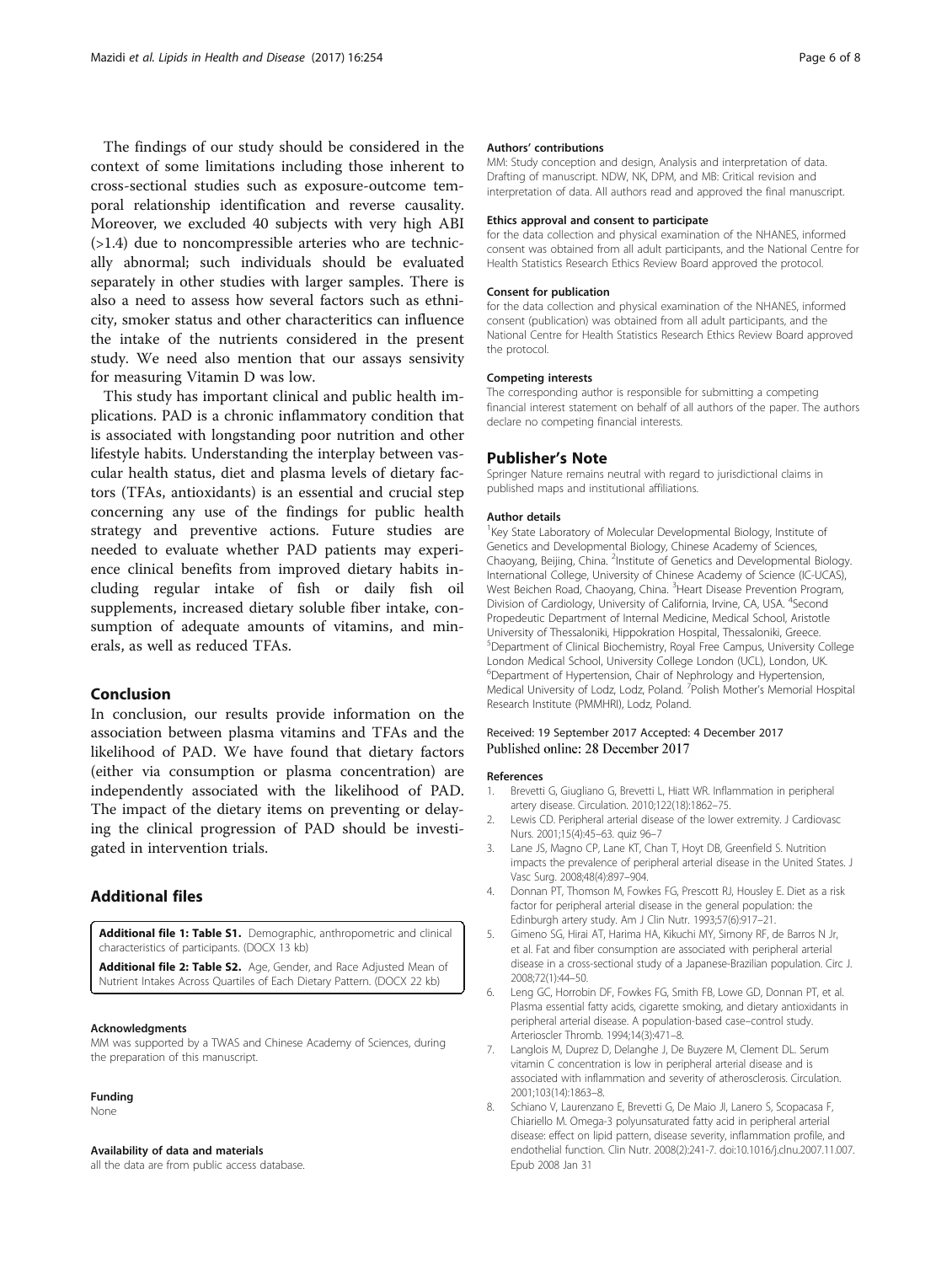- <span id="page-6-0"></span>9. Hu FB. Dietary pattern analysis: a new direction in nutritional epidemiology. Curr Opin Lipidol. 2002;13(1):3–9.
- 10. Newby P, Tucker KL. Empirically derived eating patterns using factor or cluster analysis: a review. Nutr Rev. 2004;62(5):177–203.
- 11. Zuo H, Shi Z, Yuan B, Dai Y, Pan X, Wu G, et al. Dietary patterns are associated with insulin resistance in Chinese adults without known diabetes. Br J Nutr. 2013;109(09):1662–9.
- 12. Kant AK. Dietary patterns and health outcomes. J Am Diet Assoc. 2004; 104(4):615–35.
- 13. Mazidi M, Pennathur S, Afshinnia F. Link of dietary patterns with metabolic syndrome: analysis of the National Health and Nutrition Examination Survey. Nutr Diabetes. 2017;7(3):e255. doi[:10.1038/nutd.2017.11.](http://dx.doi.org/10.1038/nutd.2017.11)
- 14. Mazidi M, Kengne AP. Nutrient patterns and their relationship with general and central obesity in US adults. Eur J Clin Invest. 2017 doi:[10.1111/eci.](http://dx.doi.org/10.1111/eci.12745) [12745.](http://dx.doi.org/10.1111/eci.12745) [Epub ahead of print].
- 15. Slattery ML. Defining dietary consumption: is the sum greater than its parts? Am J Clin Nutr. 2008;88(1):14–5.
- 16. Mazidi M, Rezaie P, Ferns GA, Gao HK. Impact of different types of tree nut, peanut, and soy nut consumption on serum C-reactive protein (CRP): a systematic review and meta-analysis of randomized controlled clinical trials. Medicine (Baltimore). 2016;95(44):e5165.
- 17. Klein-Platat C, Drai J, Oujaa M, Schlienger JL, Simon C. Plasma fatty acid composition is associated with the metabolic syndrome and low-grade inflammation in overweight adolescents. Am J Clin Nutr. 2005;82(6): 1178–84.
- 18. [https://www.cdc.gov/nchs/index.htm.](https://www.cdc.gov/nchs/index.htm) [accessed 19.08.13].
- 19. Ahluwalia N, Andreeva VA, Kesse-Guyot E, Hercberg S. Dietary patterns, inflammation and the metabolic syndrome. Diabetes Metab. 2013;39(2): 99–110.
- 20. Ahluwalia N, Dwyer J, Terry A, Moshfegh A, Johnson C. Update on NHANES dietary data: focus on collection, release, analytical considerations, and uses to inform public policy. Adv Nutr. 2016;7(1):121–34.
- 21. Mazidi M, Kengne AP, Banach M. Mineral and vitamins consumption is associated with longer telomeres among US adults. Pol Arch Med Wewn. 2017;127(2):87-90. doi[:10.20452/pamw.3927.](http://dx.doi.org/10.20452/pamw.3927)
- 22. Moshfegh AJ, Rhodes DG, Baer DJ, Murayi T, Clemens JC, Rumpler WV, et al. The US Department of Agriculture Automated Multiple-Pass Method reduces bias in the collection of energy intakes. Am J Clin Nutr. 2008;88(2): 324–32.
- 23. Mazidi M, Gao HK, Vatanparast H, Kengne A,. Impact of the dietary fatty acid intake on C-reactive protein levels in US adults. Medicine (Baltimore). 2017;96(7):e5736. doi[:10.1097/MD.0000000000005736.](http://dx.doi.org/10.1097/MD.0000000000005736)
- 24. Mazidi M, Toth PP, Banach M. C-reactive Protein Is Associated With Prevalence of the Metabolic Syndrome, Hypertension, and Diabetes Mellitus in US Adults. Angiology. 2017;1:3319717729288. doi[:10.1177/](http://dx.doi.org/10.1177/0003319717729288) [0003319717729288.](http://dx.doi.org/10.1177/0003319717729288) [Epub ahead of print].
- 25. Mohsen Mazidi EDM. Maciej Banach. The association of telomere length and serum 25-hydroxyvitamin D levels in US adults: the National Health and nutrition examination survey. Arch Med Sci. 2017;13(1):61–5.
- 26. Needham BL, Adler N, Gregorich S, Rehkopf D, Lin J, Blackburn EH, et al. Socioeconomic status, health behavior, and leukocyte telomere length in the National Health and Nutrition Examination Survey, 1999–2002. Social science & medicine (1982). 2013;85:1–8.
- 27. Remer T. Influence of nutrition on acid–base balance–metabolic aspects. Eur J Nutr. 2001;40(5):214–20.
- 28. National Center for Health Statistics CfDCaPNHaNESA, [https://www.cdc.gov/](https://www.cdc.gov/nchs/index.htm) [nchs/index.htm](https://www.cdc.gov/nchs/index.htm) f. Accessed 4 Feb 2017.
- 29. Teegala SM, Willett WC, Mozaffarian D. Consumption and health effects of trans fatty acids: a review. J AOAC Int. 2009;92(5):1250–7.
- 30. Risé P, Eligini S, Ghezzi S, Colli S, Galli C. Fatty acid composition of plasma, blood cells and whole blood: relevance for the assessment of the fatty acid status in humans. Prostaglandins Leukot Essent Fat Acids. 2007;76(6):363–9.
- 31. Nutritional. Biochemistry Branch DoLS, National Center for Environmental Health (n.d.) Laboratory ProcedureManual 25-Hydroxyvitamin D.
- 32. Zhang Y, Huang J, Wang P. A prediction model for the peripheral arterial disease using NHANES data. Medicine (Baltimore). 2016;95(16):e3454. doi[:10.1097/MD.0000000000003454.](http://dx.doi.org/10.1097/MD.0000000000003454)
- 33. Statistics. NCfH. ANALYTIC AND REPORTING GUIDELINES [https://www.cdc.](https://www.cdc.gov/nchs/index.htm) [gov/nchs/index.htm](https://www.cdc.gov/nchs/index.htm) nhanes 03 04/nhanes analytic guidelines dec 2005.pdf. Accessed 4 Feb 2017.
- 34. Khayyatzadeh SS, Moohebati M, Mazidi M, Avan A, Tayefi M, Parizadeh SM, et al. Nutrient patterns and their relationship to metabolic syndrome in Iranian adults. Eur J Clin Investig. 2016;46(10):840–52.
- 35. Stanhope KL. Role of fructose-containing sugars in the epidemics of obesity and metabolic syndrome. Annu Rev Med. 2012;63:329–43.
- 36. W W. Nutritional epidemiology. Oxford University Press, Oxford. 2013.
- 37. Antonelli-Incalzi R, Pedone C, McDermott MM, Bandinelli S, Miniati B, Lova RM, et al. Association between nutrient intake and peripheral artery disease: results from the InCHIANTI study. Atherosclerosis. 2006; 186(1):200–6.
- 38. Grenon SM, Conte MS, Nosova E, Alley H, Chong K, Harris WS, et al. Association between n-3 polyunsaturated fatty acid content of red blood cells and inflammatory biomarkers in patients with peripheral artery disease. J Vasc Surg. 2013;58(5):1283–90.
- 39. Holy EW, Forestier M, Richter EK, Akhmedov A, Leiber F, Camici GG, et al. Dietary alpha-linolenic acid inhibits arterial thrombus formation, tissue factor expression, and platelet activation. Arterioscler Thromb Vasc Biol. 2011;31(8): 1772–80.
- 40. de Lorgeril M, Salen P, Martin JL, Monjaud I, Delaye J, Mamelle N. Mediterranean diet, traditional risk factors, and the rate of cardiovascular complications after myocardial infarction: final report of the Lyon diet heart study. Circulation. 1999;99(6):779–85.
- 41. Schiano V, Laurenzano E, Brevetti G, De Maio JI, Lanero S, Scopacasa F, et al. Omega-3 polyunsaturated fatty acid in peripheral arterial disease: effect on lipid pattern, disease severity, inflammation profile, and endothelial function. Clin Nutr. 2008;27(2):241–7.
- 42. Grenon SM, Aguado-Zuniga J, Hatton JP, Owens CD, Conte MS, Hughes-Fulford M. Effects of fatty acids on endothelial cells: inflammation and monocyte adhesion. J Surg Res. 2012;177(1):e35–43.
- 43. Benatar JR, Gladding P, White HD, Zeng I, Stewart RA. Trans-fatty acids in New Zealand patients with coronary artery disease. Eur J Cardiovasc Prev Rehabil. 2011;18(4):615–20.
- 44. Siri-Tarino PW, Chiu S, Bergeron N, Krauss RM. Saturated fats versus polyunsaturated fats versus carbohydrates for cardiovascular disease prevention and treatment. Annu Rev Nutr. 2015;35:517–43.
- 45. Harvey KA, Walker CL, Xu Z, Whitley P, Siddiqui RA. Trans fatty acids: induction of a pro-inflammatory phenotype in endothelial cells. Lipids. 2012; 47(7):647–57.
- 46. Lopez-Garcia E, Schulze MB, Meigs JB, Manson JE, Rifai N, Stampfer MJ, et al. Consumption of trans fatty acids is related to plasma biomarkers of inflammation and endothelial dysfunction. J Nutr. 2005;135(3):562–6.
- 47. Petaja J. Inflammation and coagulation. An overview. Thromb Res. 2011;127 Suppl 2:S34–7.
- 48. Mazidi M, Shivappa N, Wirth MD, Hebert JR, Vatanparast H, Kengne AP. The association between dietary inflammatory properties and bone mineral density and risk of fracture in US adults. Eur J Clin Nutr. 2017;71(11):1273- 1277. doi[:10.1038/ejcn.2017.133](http://dx.doi.org/10.1038/ejcn.2017.133).
- 49. Mazidi M, Gao HK, Shivappa N, Wirth MD, Hebert JR, Kengne AP. The relationship of plasma trans fatty acids with dietary inflammatory index among US adults. Lipids Health Dis. 2017;16(1):147. doi:[10.1186/s12944-](http://dx.doi.org/10.1186/s12944-017-0527-1) [017-0527-1](http://dx.doi.org/10.1186/s12944-017-0527-1).
- 50. Mazidi M, Gao HK, Kengne AP. Markers Are Positively Associated with Serum trans-Fatty Acids in an Adult American Population. J Nutr Metab. 2017;2017: 3848201. doi[:10.1155/2017/3848201](http://dx.doi.org/10.1155/2017/3848201). Epub 2017 Jul 11.
- 51. Kondo K, Ishida T, Yasuda T, Nakajima H, Mori K, Tanaka N, et al. Trans-fatty acid promotes thrombus formation in mice by aggravating antithrombogenic endothelial functions via toll-like receptors. Mol Nutr Food Res. 2015;59(4):729–40.
- 52. Naqvi AZ, Davis RB, Mukamal KJ. Nutrient intake and peripheral artery disease in adults: key considerations in cross-sectional studies. Clin Nutr. 2014;33(3):443–7.
- 53. Rapson IR, Michos ED, Alonso A, Hirsch AT, Matsushita K, Reis JP, et al. Serum 25-hydroxyvitamin D is associated with incident peripheral artery disease among white and black adults in the ARIC study cohort. Atherosclerosis. 2017;257:123–9.
- 54. Melamed ML, Muntner P, Michos ED, Uribarri J, Weber C, Sharma J, et al. Serum 25-hydroxyvitamin D levels and the prevalence of peripheral arterial disease: results from NHANES 2001 to 2004. Arterioscler Thromb Vasc Biol. 2008;28(6):1179–85.
- 55. King DE, Egan BM, Geesey ME. Relation of dietary fat and fiber to elevation of C-reactive protein. Am J Cardiol. 2003;92(11):1335–9.